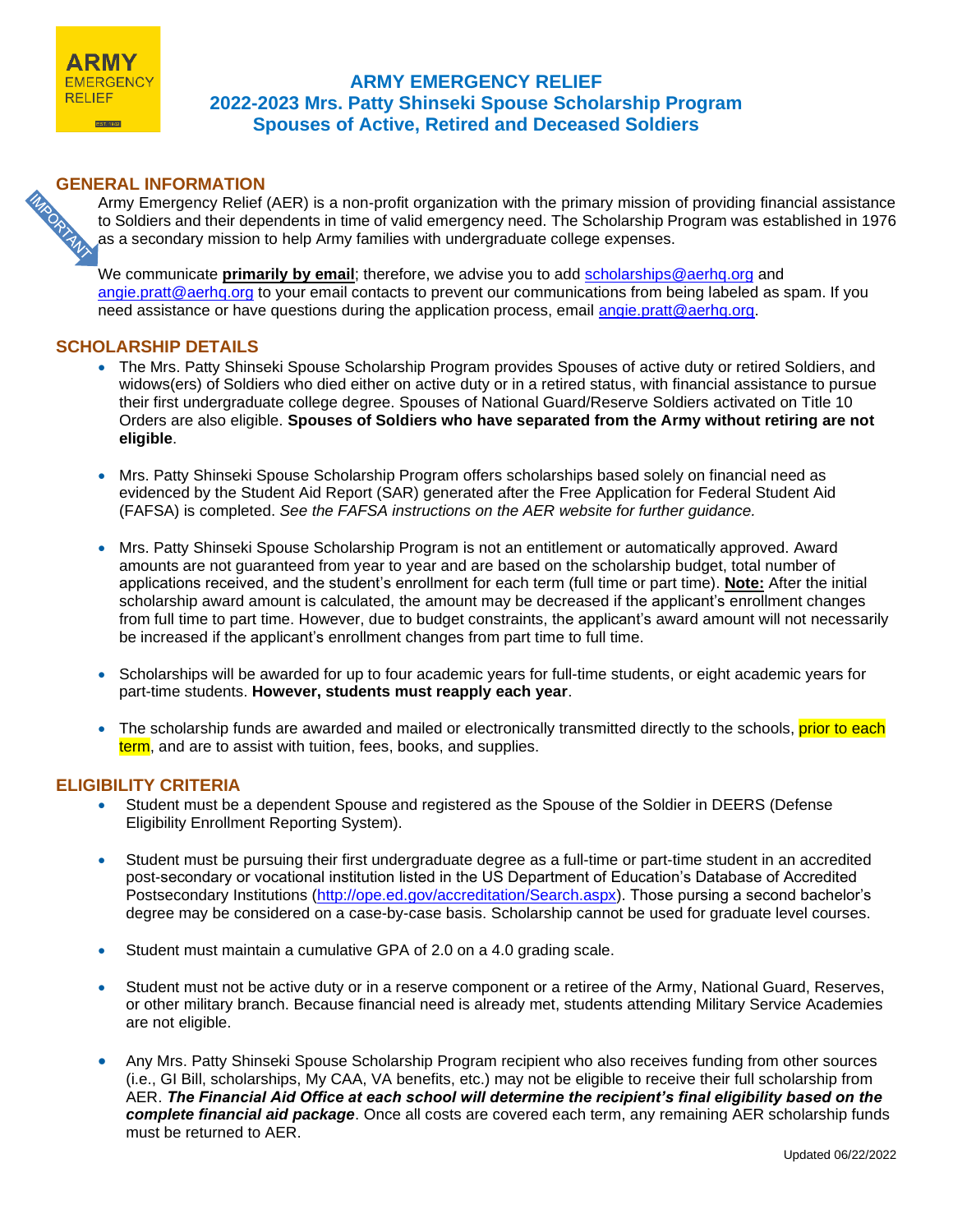# **APPLICATION CYCLES AND TIMETABLE**

Refer to the Application Cycle Timetable below to determine when you should apply to receive your funds when needed. Based on the Application Window in which you apply, your application will be considered for the **Applicable Semesters** listed in the Timetable. *We cannot award funds for a semester/term that has already passed as of the date you submit your application. Example: If you apply in June 2023, your application will only be considered for a scholarship for Summer 2023.*

| Mrs. Patty Shinseki Spouse Scholarship Program<br>2022-2023 Academic Year Application Cycle Timetable |                    |                                                |                    |                                                         |
|-------------------------------------------------------------------------------------------------------|--------------------|------------------------------------------------|--------------------|---------------------------------------------------------|
| <b>Cycle</b>                                                                                          | <b>Application</b> | <b>Applicable</b>                              | <b>Recipients</b>  | <b>Scholarship Funds</b>                                |
|                                                                                                       | <b>Window</b>      | <b>Semesters</b>                               | <b>Notified by</b> | <b>Sent to Schools</b>                                  |
| $\mathbf{1}$                                                                                          | <b>June 2022</b>   | <b>Fall 2022</b><br>Spring 2023<br>Summer 2023 | July 15th          | Fall: July<br>Spring: December<br>Summer: May           |
| $\overline{2}$                                                                                        | <b>July 2022</b>   |                                                | August 15th        | Fall: August<br>Spring: December<br>Summer: May         |
| 3                                                                                                     | August 2022        |                                                | September 15th     | Fall: September<br>Spring: December<br>Summer: May      |
| 4                                                                                                     | September 2022     |                                                | October 15th       | Fall: October<br>Spring: December<br><b>Summer: May</b> |
| 5                                                                                                     | October 2022       |                                                | November 15th      | Fall: November<br>Spring: January<br>Summer: May        |
| 6                                                                                                     | November 2022      |                                                | December 15th      | Fall: December<br>Spring: January<br><b>Summer: May</b> |
| $\overline{7}$                                                                                        | December 2022      |                                                | January 15th       | Fall: January<br>Spring: January<br><b>Summer: May</b>  |
| 8                                                                                                     | January 2023       | Spring 2023<br>Summer 2023                     | February 15th      | Spring: February<br>Summer: May                         |
| 9                                                                                                     | February 2023      |                                                | March 15th         | Spring: March<br><b>Summer: May</b>                     |
| 10                                                                                                    | March 2023         |                                                | April 15th         | Spring: April<br>Summer: May                            |
| 11                                                                                                    | April 2023         |                                                | May 15th           | Spring: May<br>Summer: May                              |
| 12                                                                                                    | May 2023           |                                                | June 15th          | Spring: June<br>Summer: June                            |
| 13                                                                                                    | June 2023          | Summer 2023                                    | July 15th          | Summer: July                                            |
| 14                                                                                                    | <b>July 2023</b>   |                                                | August 15th        | <b>Summer: August</b>                                   |
| 15                                                                                                    | August 2023        |                                                |                    | on a weekly basis Summer: on a weekly basis             |

After your initial scholarship is awarded, you will receive an email providing your award amount and specific instructions to follow to accept your award. Then, prior to each subsequent semester for which you have indicated enrollment on your application, you will receive an email with your estimated award amount based on the enrollment entered on your original application. If your enrollment has decreased, your award amount will also be decreased, and we will notify you of the new award amount. Spring award emails will be sent by the end of November and Summer award emails will be sent by the end May.